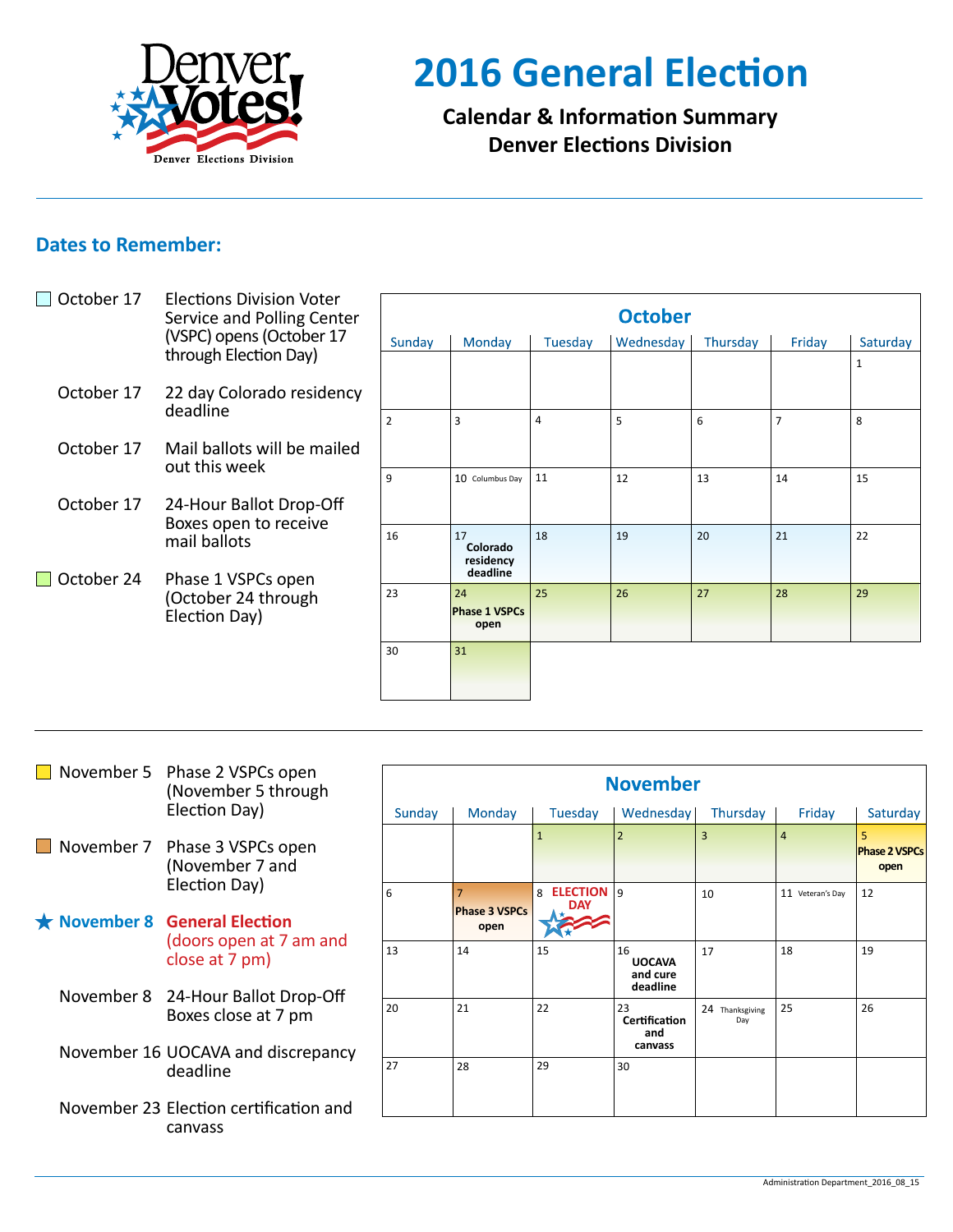# **Phase 1 Voter Service & Polling Centers Phase 1 VSPCs (VSPCs) (13):**

**Voter Service & Polling Centers Hours of Operation** Monday, October 24 – Friday, October 28  $10$  am  $-6$  pm Saturday, October 29  $10$  am  $-2$  pm Monday, October 31 – Friday, November 4  $10$  am  $-6$  pm Saturday, November 5  $10$  am  $- 2$  pm Monday, November 7 10 am – 6 pm **Election Day, Tuesday, November 8**  7 am – 7 pm

**Denver Elections Division Expanded Hours of Operation** Monday, October 17 – Friday, October 21 8 am – 5 pm Monday, October 24 – Friday, October 28 8 am – 6 pm Saturday, October 29 10 am – 2 pm Monday, October 31 – Friday, November 4 8 am – 6 pm Saturday, November 5  $10$  am  $-2$  pm Monday, November 7 8 am – 6 pm **Election Day, Tuesday, November 8** 7 am – 7 pm

 $\Rightarrow$ ) These VSPC sites have drive-through ballot drop-off available.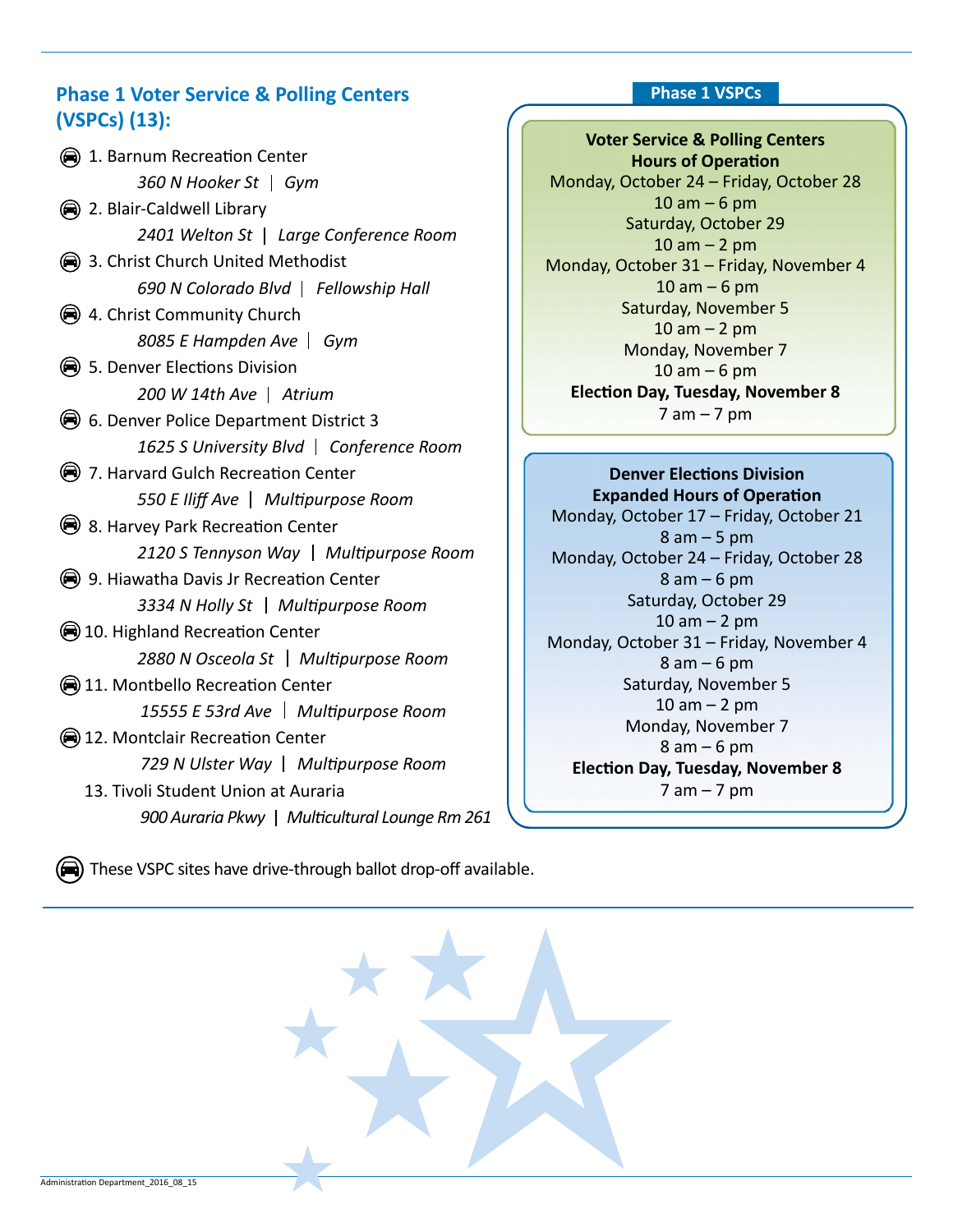# **Phase 2 Voter Service & Polling Centers (9)**

|                                 | (■) 1. Athmar Recreation Center                     |  |  |
|---------------------------------|-----------------------------------------------------|--|--|
|                                 | 2680 W Mexico Ave   Multipurpose Room & Gym         |  |  |
|                                 | 2. Central Park Recreation Center                   |  |  |
|                                 | 9651 E Martin Luther King Jr Blvd   Multipurpose Rm |  |  |
|                                 | 3. Cook Park Recreation Center                      |  |  |
|                                 | 7100 Cherry Creek South Dr   Multipurpose Room      |  |  |
|                                 | 4. Denver Police Department District 1              |  |  |
|                                 | 1311 W 46th Ave   Conference Room                   |  |  |
| 5. Eisenhower Recreation Center |                                                     |  |  |
|                                 | 4300 E Dartmouth Ave   Multipurpose Room            |  |  |
|                                 | 6. Green Valley Ranch Recreation Center             |  |  |
|                                 | 4890 N Argonne Way   Multipurpose Room              |  |  |
| (a)                             | 7. La Familia Recreation Center                     |  |  |
|                                 | 65 S Elati St $\mid$ Gym                            |  |  |
|                                 | 8. Southwest Recreation Center                      |  |  |
|                                 | 9200 W Saratoga Pl   Multipurpose Room              |  |  |
|                                 | 9. Windsor Gardens                                  |  |  |
|                                 | 595 S Clinton St   Auditorium                       |  |  |

## **Phase 3 Voter Service & Polling Centers (4)**

1. Corona Church

1205 E 8th Ave | Multipurpose Room

2*.* Denver Coliseum

*4600 N Humboldt St Main Entrance Concourse*

3*.* Union Station

*1701 Wynkoop St McWhinney Meeting Room 4.* University of Denver, Centennial Towers

*1745 S High St Centennial Room* 

 $\bigoplus$ ) These VSPC sites have drive-through ballot drop-off available.

#### **Phase 2 VSPCs**

**Voter Service & Polling Centers Hours of Operation** Saturday, November 5  $10$  am  $- 2$  pm Monday, November 7  $10$  am  $-6$  pm **Election Day, Tuesday, November 8**   $7$  am  $-7$  pm

### **Phase 3 VSPCs**

**Voter Service & Polling Centers Hours of Operation** Monday, November 7  $10$  am  $-6$  pm **Election Day, Tuesday, November 8**  7 am – 7 pm